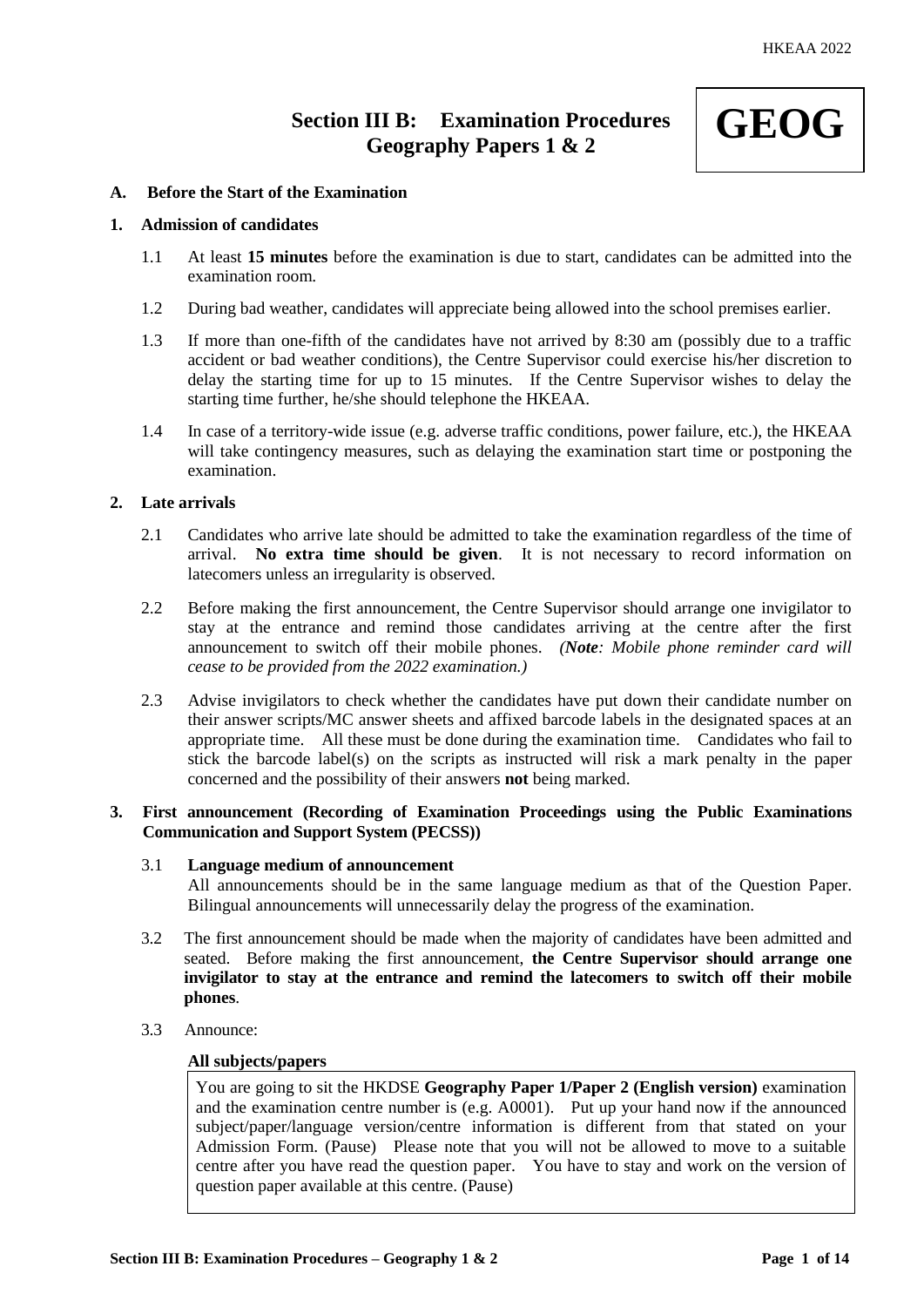The 'Public Examinations Communication  $\&$  Support System' has been installed at this examination centre. The centre conditions and examination proceedings will be recorded. Only authorised persons of the HKEAA can view, store or handle the recordings. The recordings will be destroyed upon closing of the examination year.

3.4 In case a candidate claims that the subject/paper/language version/centre information announced by the Centre Supervisor is different from that stated on his/her Admission Form, the **Centre Supervisor should arrange an invigilator to distribute the 'Notes for Wrong Centre or Wrong Version Candidates'** (**SR3(Notes) -** see *Specimen 40*) to the candidate concerned and let him/her decide whether or not to remain sitting the examination in this centre. For handling cases of wrong centre/wrong version candidates, please refer to *Section IV paragraphs 15 and 16*.

### **4. Second announcement (Checking of personal belongings)**

Announce:

### **(All subjects/papers)**

Check that you have taken the correct seat according to the seat number as stated on your Admission Form. Place your Admission Form and Identity Card or identification document on the top right-hand corner of your desk and not inside any folder. If you bring a folder, you must put it under your chair. Put up your hand if you have any questions. (Pause)

Put all the stationery you need to use on your desk. If you have brought a pencil case, put it in your bag or under your chair. (Pause)

If you intend to use a calculator during the examination, put the calculator on your desk. Remove the calculator cover/jacket and place it inside your bag or under the chair. Check your calculator now to make sure that no writings or markings have been made on the calculator. (Pause)

If you have brought a mobile phone, take out the phone now. Check to see if it has been switched off. (Pause) If not, switch it off now. You should also ensure that the alarm function of the phone has also been turned off and no sound will be emitted. (Pause for 15 seconds to ensure that candidates are complying with the instructions)

Now place the phone under your chair in a position clearly visible to the invigilators. (Pause)

If you have question paper(s) from previous examination session(s), notes, pieces of paper, books and dictionaries etc., put them in your bag. If you have brought any electronic devices (such as tablet, multimedia player, electronic dictionary, databank watch, smart watch, wireless earphones or other wearable technologies with communication or data storage functions, etc.), or articles that can emit sound, switch them off now (if possible) and put them in your bag or under your chair. (Pause)

Zip up your bag and put it under your chair. Do not leave your bag in the aisle. If you do not have a bag, put your purse and your mobile phone under your chair but bring all your other belongings to the front of the hall and put them … (Please clearly tell the candidates the location which you assign and ask an invigilator to assist).

Please note that if you are found to have any unauthorised materials on your desk or in the drawer of your desk, on your body or in your clothing after the Question Papers have been distributed, or any electronic devices (including mobile phone) switched on during the examination, you will receive a mark penalty, subject downgrading or even be disqualified from the whole examination.

Put up your hand if you have any questions. (Pause)

#### **Note:**

Repeat this announcement nearer the start of the examination if there are a lot of latecomers.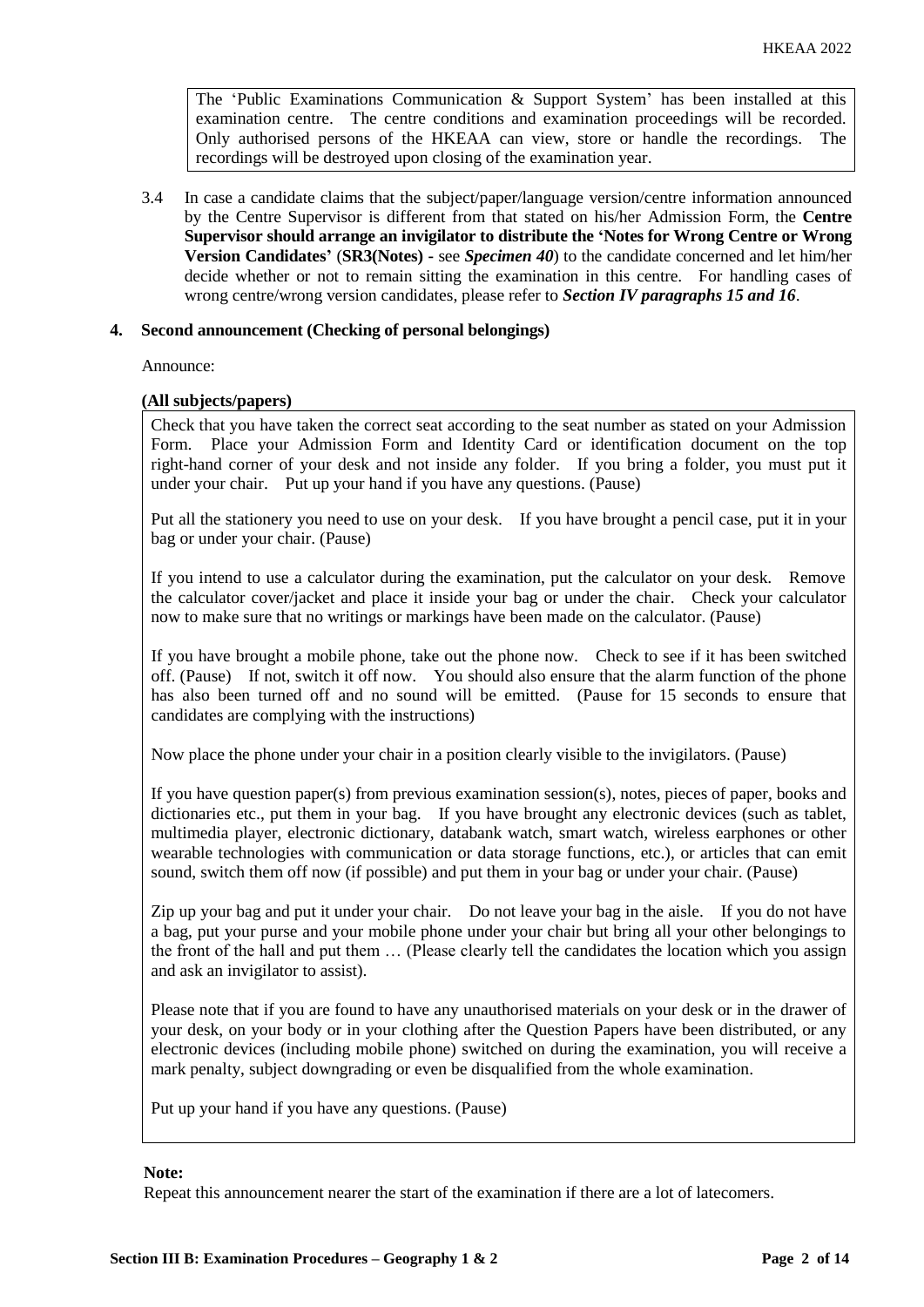The Centre Supervisor should ask the invigilators to check that the candidates follow these instructions. **Before the examination begins, should no mobile phone be found under a candidate's chair, invigilators may ask the candidate concerned if he/she has brought a mobile phone.**

### **5. Third announcement (Checking of barcode labels)**

### **Geography 1**

You should have on your desk a barcode sheet. Put up your hand if you do not. (Pause)

Your English name has been printed on the top of the barcode sheet. Each barcode label on the sheet has been printed with your candidate number, centre number, seat number and the subject/paper name. Please check to make sure that you have been given the correct barcode sheet. Put up your hand if you have any questions. (Pause)

After the start of the examination, you should first write your Candidate Number in the boxes provided on the front cover of the Answer Book. You should copy your Candidate Number from your Admission Form. Moreover, you should stick barcode labels in the designated spaces on the cover and the inner pages of your Answer Book. You should also stick a barcode label, write your Candidate Number and name and sign on the MC answer sheet.

If you use a supplementary answer sheet or graph paper, you should also write your Candidate Number and affix a barcode label in the designated space. Do not fold, scratch or stain the barcode labels.

No extra time will be given to candidates for sticking the barcode labels on after the 'Stop working' announcement.

Each page of the Answer Book, supplementary answer sheet and graph paper has been printed with a page number. Do not change any of the page numbers or write your answers near them as this might affect the scanning of your script. It should also be noted that answers written in the margins will not be marked.

# **Geography 2**

You should have on your desk a barcode sheet. Put up your hand if you do not. (Pause)

Your English name has been printed on the top of the barcode sheet. Each barcode label on the sheet has been printed with your candidate number, centre number, seat number and the subject/paper name. Please check to make sure that you have been given the correct barcode sheet. Put up your hand if you have any questions. (Pause)

After the start of the examination, you should first write your Candidate Number in the boxes provided on the front cover of your Answer Book. You should copy your Candidate Number from your Admission Form. Moreover, you should stick barcode labels in the designated spaces on the cover and the inner pages of your Answer Book.

If you use a supplementary answer sheet or graph paper, you should also write your Candidate Number and affix a barcode label in the designated space. Do not fold, scratch or stain the barcode labels.

No extra time will be given to candidates for sticking the barcode labels on after the 'Stop working' announcement.

Each page of the Answer Book, supplementary answer sheet and graph paper has been printed with a page number. Do not change any of the page numbers or write your answers near them as this might affect the scanning of your script. It should also be noted that answers written in the margins will not be marked.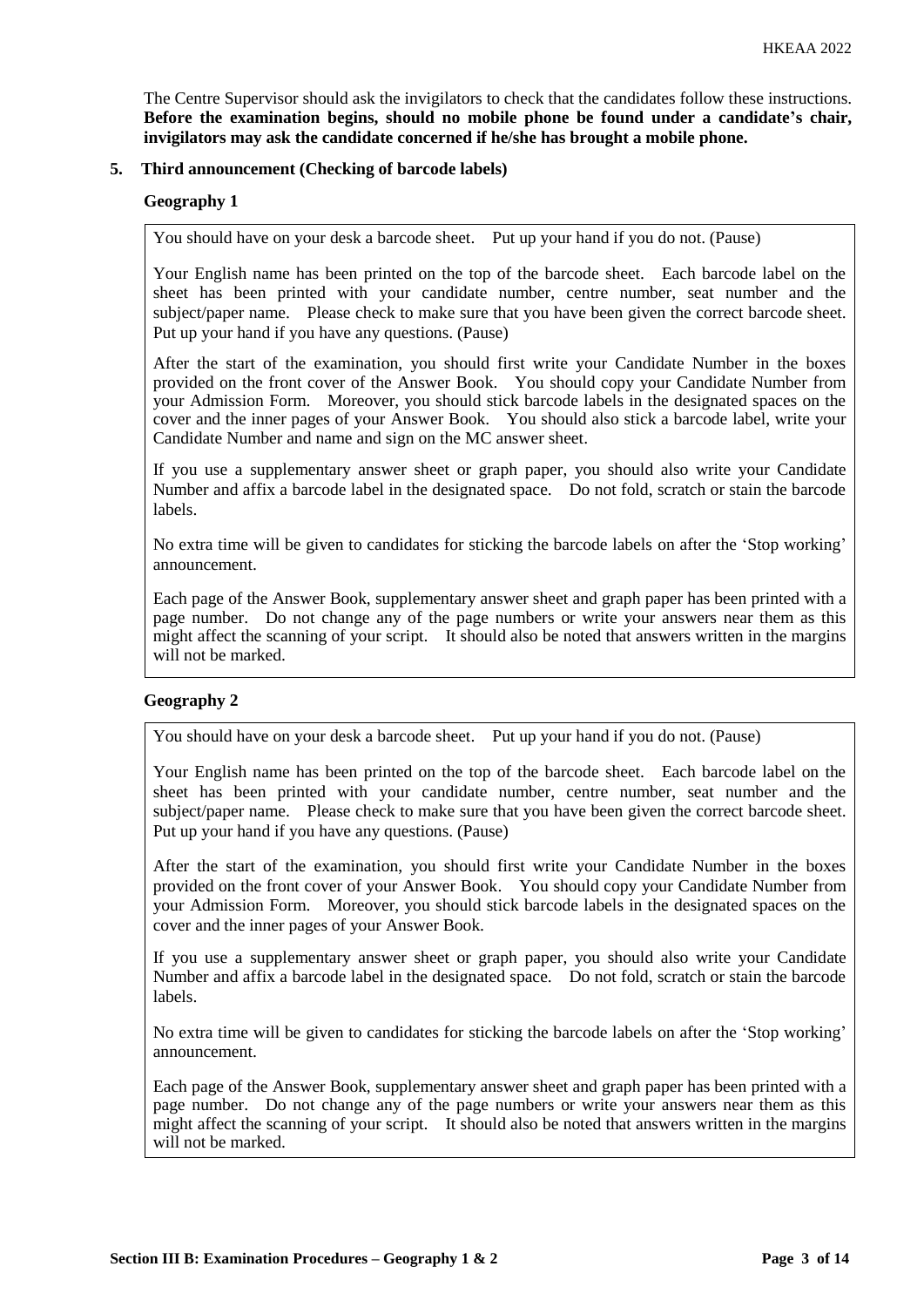# **6. Fourth announcement (Checking of MC answer sheets / Answer Books)**

### **Geography 1**

You should have on your desk an Answer Book and an MC answer sheet. Put up your hand if you do not. (Pause)

You should enter the question number on the front cover of the Answer Book and mark the corresponding question number box on each page of the Answer Book and supplementary answer sheets on which you have written any answers. Start each question on a new page.

No extra time will be given to candidates for filling in the question number boxes after the 'Stop working' announcement.

Now, read the Instructions on the Answer Book and MC answer sheet. (Pause)

### **Geography 2**

You should have on your desk an Answer Book. Put up your hand if you do not. (Pause)

You should enter the question number on the front cover of the Answer Book and mark the corresponding question number box on each page of the Answer Book and supplementary answer sheets on which you have written any answers. Start each question on a new page.

No extra time will be given to candidates for filling in the question number boxes after the 'Stop working' announcement.

Now, read the Instructions on the Answer Book. (Pause)

#### **7. Fifth announcement (Distribution of Question Papers / Map Extracts)**

The Centre Supervisor should check carefully whether the Question Papers are **for the correct session**. The Centre Supervisor should then unseal and **open the packets of Question Papers/Map Extracts in front of the invigilators and candidates**. After ensuring that there are sufficient copies for distribution, announce:

#### **Geography 1**

The Question Paper and the map extract will be distributed now. Make sure you have put away all unauthorised articles; otherwise you will be penalised. (Pause to allow sufficient time, say 10 seconds, for candidates to put away their unauthorised articles)

Do not turn over your Question Paper and the map extract and do not start writing until you are told to do so.

#### **Geography 2**

The Question Paper will be distributed now. Make sure you have put away all unauthorised articles; otherwise you will be penalised. (Pause to allow sufficient time, say 10 seconds, for candidates to put away their unauthorised articles)

Do not turn over your Question Paper and do not start writing until you are told to do so.

The Centre Supervisor should then give the Question Papers/Map Extracts to the invigilators and instruct them to distribute the papers to the candidates, with **the cover of the Question Papers/Map Extracts facing up**.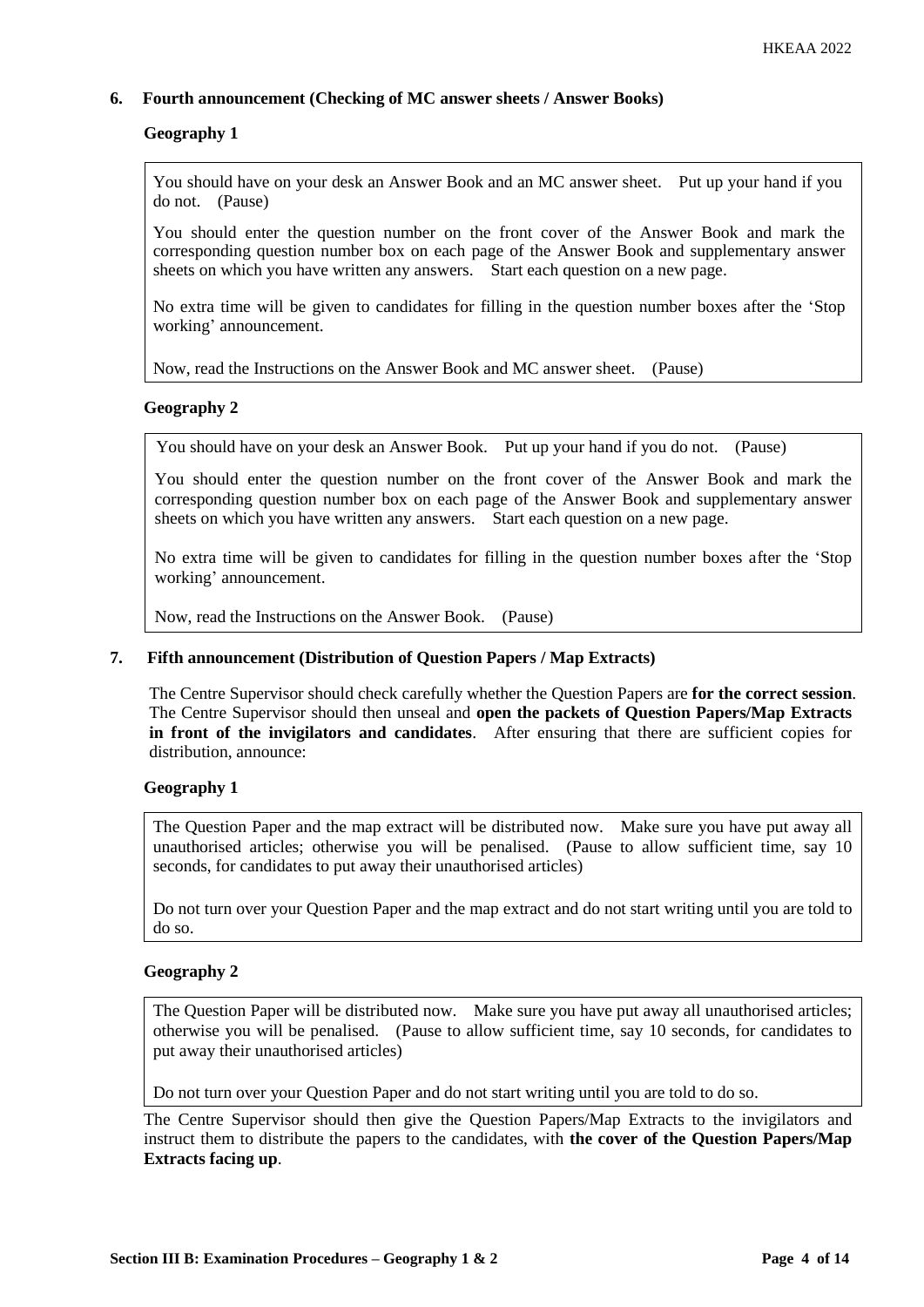# **8. Sixth announcement (Checking of Question Papers)**

# **Geography 1**

You should have on your desk a Question Paper, a map extract, an MC answer sheet and an Answer Book. Put up your hand if you do not. (Pause)

Answers for Section A must be marked on the MC answer sheet and answers for Sections B and C should be put in the Answer Book. You are advised to use a pencil to mark the answers on the MC answer sheet and use a blue or black pen to write the answers on the Answer Book. Do not fold or puncture the MC answer sheet.

Now, read the Instructions on the cover of the Question Paper. Do not turn over the Question Paper and the map extract until you are told to do so. (Pause for 15 seconds)

# **Geography 2**

You should have on your desk a Question Paper and an Answer Book. Put up your hand if you do not. (Pause)

Now, read the Instructions on the cover of the Question Paper. Do not turn over the Question Paper until you are told to do so. (Pause for 15 seconds)

# **9. Seventh announcement (Checking of Question Papers and start of the examination)**

9.1 Before the start of the examination, the Centre Supervisor should remind candidates to make sure that they do not have any electronic devices (including mobile phones) switched on or on the body. Then ask the candidates to open the Question Paper to **check the number of pages/questions**. After the start of the examination, candidates should first write their candidate number in the boxes provided on the MC answer sheet and the front cover of their Answer Book (candidates should also write their name and sign on the MC answer sheet), and affix barcode labels in the designated spaces on the MC answer sheet, the front cover and the inner pages of the Answer book according to the instructions on the cover. No extra time will be given to candidates for sticking the barcode labels after the 'Stop working' announcement.

# **Geography 1**

Before the examination begins, make sure that you have switched off your mobile phone, including the alarm function, and that you do not have any electronic devices on the body. (Pause to allow sufficient time, say 30 seconds, for candidates to do the final check)

Check your Question Paper to make sure that there are no missing questions. Words like '**End of Paper**' or '**End of Section**' should appear after the last question. (Pause)

**Close the Question Paper after checking.**

**After the announcement of the start of the examination**, you should first write your Candidate Number in the boxes provided on the front cover of the Answer Book. You should copy your Candidate Number from your Admission Form. You should stick barcode labels in the designated spaces on the cover and the inner pages of your Answer Book according to the Instructions on the cover. You should also stick a barcode label, write your Candidate Number and name and sign on the MC answer sheet.

**No extra time will be given** to candidates for sticking barcode labels after the 'Stop working' announcement.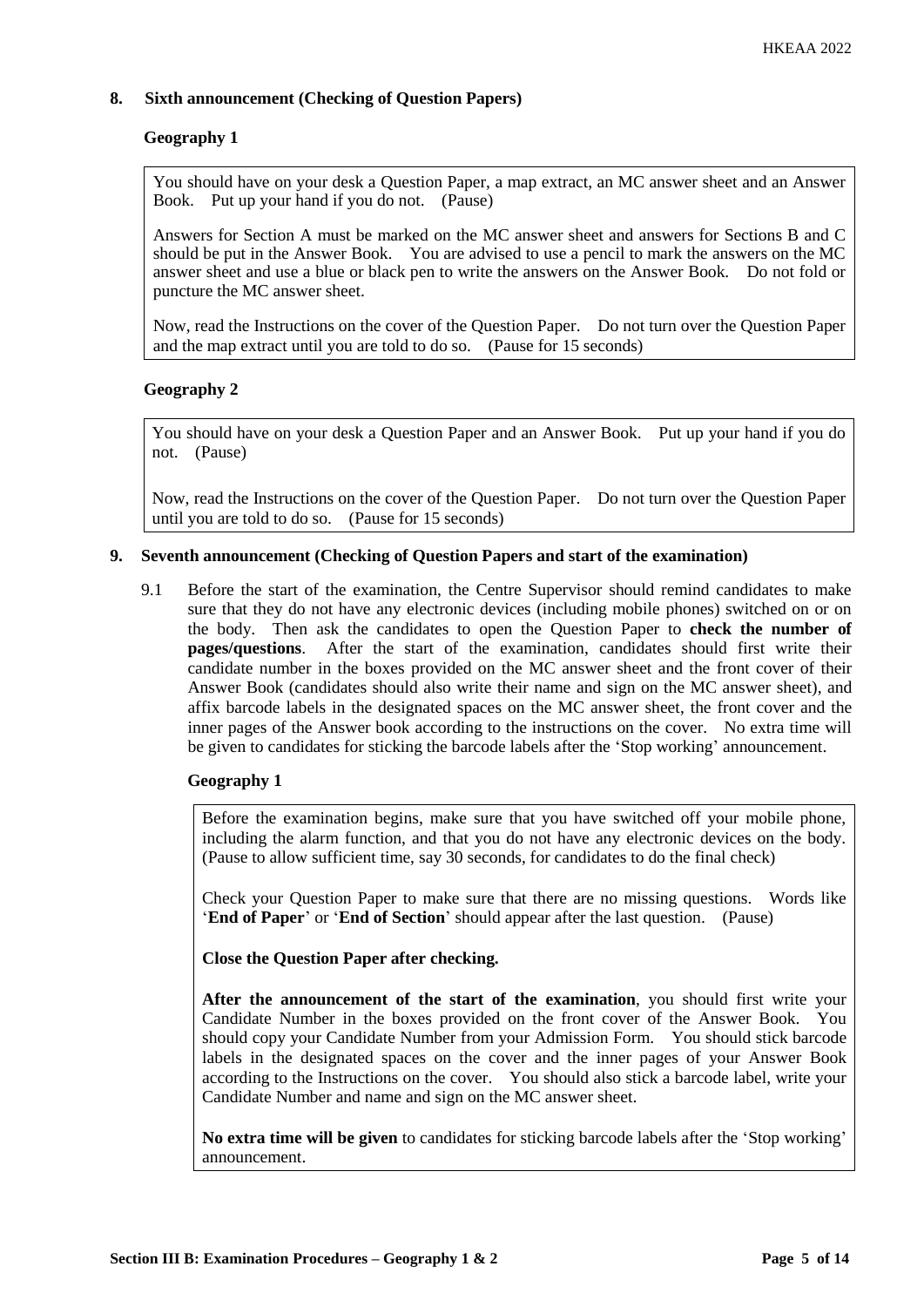### **Geography 2**

Before the examination begins, make sure that you have switched off your mobile phone, including the alarm function, and that you do not have any electronic devices on the body. (Pause to allow sufficient time, say 30 seconds, for candidates to do the final check)

Check your Question Paper to make sure that there are no missing questions. Words like '**End of Paper**' or '**End of Section**' should appear after the last question. (Pause)

**Close the Question Paper after checking.**

**After the announcement of the start of the examination**, you should first write your Candidate Number in the boxes provided on the front cover of the Answer Book. You should copy your Candidate Number from your Admission Form. You should stick barcode labels in the designated spaces on the cover and the inner pages of your Answer Book according to the Instructions on the cover.

**No extra time will be given** to candidates for sticking barcode labels after the 'Stop working' announcement.

- 9.2 The Centre Supervisor should **check if there is any Special Notice** which contains last-minute messages to candidates. The Special Notice, if any, is in a **bright yellow envelope** (see *Specimen 9*). If there is a Special Notice for the session, make an announcement according to the instructions in the Special Notice and write down the contents of the Special Notice on the blackboard for the candidates' reference, particularly the latecomers.
- 9.3 If there are no questions from the candidates, the Centre Supervisor should give the signal to begin by announcing:

**Geography 1 and 2** (leaving early is allowed during the period after the first 30 minutes and before the last 15 minutes)

If you wish to leave early, you should put up your hand to seek an invigilator's permission. Early leavers are not allowed to take away the question papers.

According to the hall clock (my watch), the time is \_\_\_\_. The finishing time is \_\_\_\_. You may now start.

- 9.4 After the 'You may now start' announcement, the Centre Supervisor should write the actual starting time and the correct finishing time on the blackboard for the information of candidates and invigilators.
- 9.5 The Centre Supervisor should avoid the practice of writing up the starting and finishing times in advance, and should do this **only** when the precise times are known. If the hall has a clock visible to the candidates and is functioning properly (see **Notes** below), the Centre Supervisor should time the examination according to this clock. The Centre Supervisor may also refer to the digital timer available on the computer desktop of PECSS. Apart from providing a countdown of the examination time, the timer also provides reminders of the last 15 minutes, last 5 minutes and end of the examination session. The Centre Supervisor must ensure that candidates are given the full amount of time as specified on the Question Paper. **No extra time** should be given to the candidates for reading the Question Paper or for any other reason without specific instructions from the HKEAA.

#### **Notes:**

(1) The Centre Supervisor should check whether the hall clock is functioning properly before the start of the examination. If not, candidates should be reminded not to refer to the clock during the examination.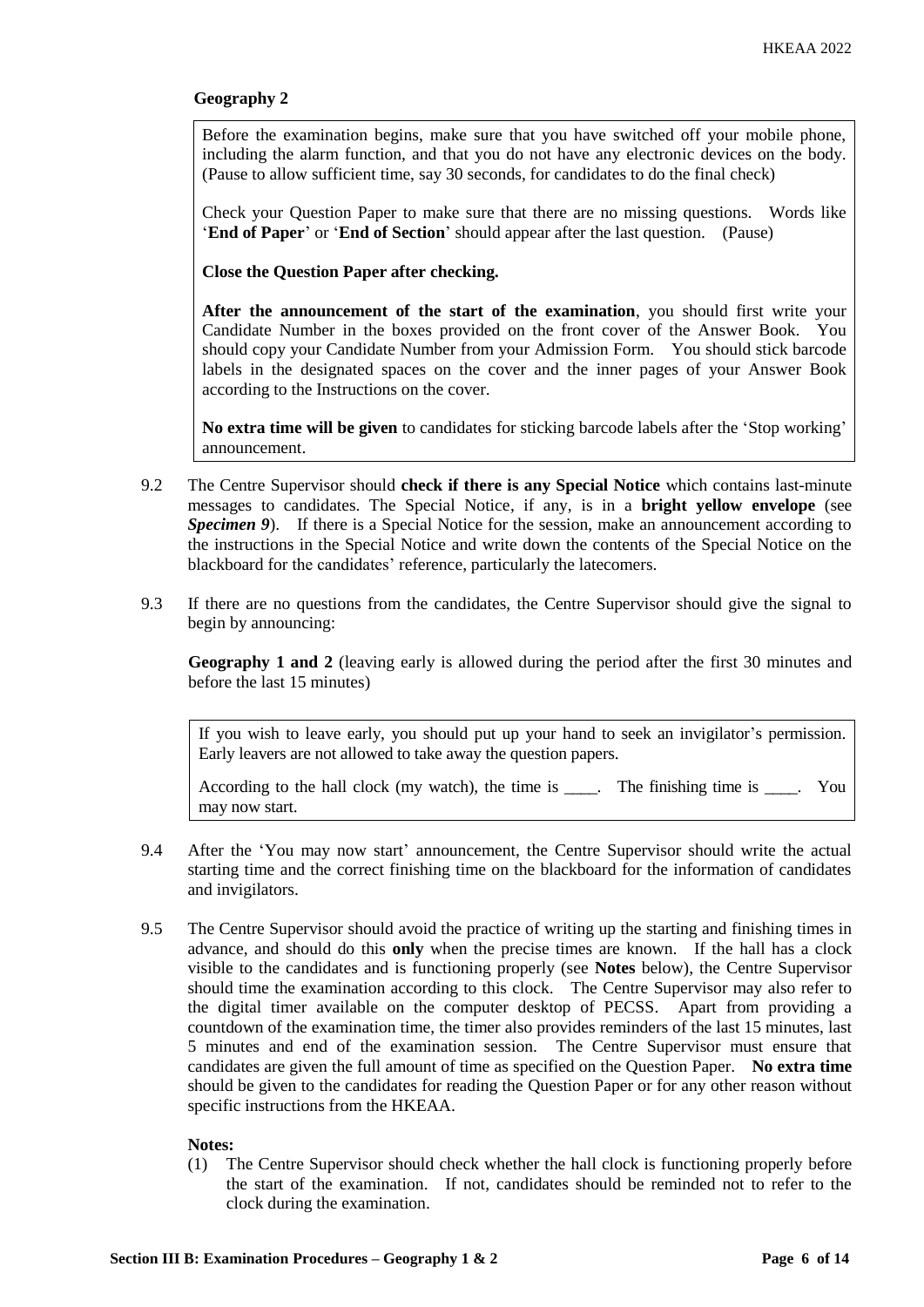- (2) If there are two clocks in the hall (say one in the front of the hall and one at the back), the Centre Supervisor should use the one facing the candidates and inform the candidates of the clock he/she is using for timing the examination in order to avoid misunderstanding.
- 9.6 The Centre Supervisor should ensure that all examinations start punctually as scheduled in the timetable. If under special circumstances an examination has to be delayed (due to bad weather or insufficient Question Papers being made available), the Centre Supervisor should ensure that the candidates are given the full amount of time as specified on the Question Paper. **Under no circumstances should an examination start before the scheduled time.**
- 9.7 Write the actual starting time and finishing time at the end of the session in the spaces provided on the Sessional Report (for elective subjects) (See *Specimen 20C*).

#### **B. Procedures after the Start of the Examination**

#### **10. Checking the Admission Forms and Identification Documents**

Please refer to *Section III A paragraph 3* for details.

#### **11. Taking of Candidates' Attendance**

Please refer to *Section III A paragraph 4* for details.

#### **12. Collecting Question Papers and answer books from vacant seats**

12.1 **30 minutes** after the start of the examination, ask the invigilators to collect the Question Paper/Answer Book/MC answer sheet/Map Extract/barcode sheet from each vacant seat and return them to the Centre Supervisor. The Centre Supervisor is advised to put the blank Answer Books/MC answer sheets inside a designated box/plastic bag to avoid mixing them up with the candidates' scripts to be collected at the end of the examination.

The Centre Supervisor should ask the invigilators to select 'Recording Absentees' from the Main Menu of their barcode scanner, scan the barcode sheets of the absentees, and upload the absentees' records to the ASTS programme before the absentees' barcode sheets are put inside the barcode sheet envelope (see *Specimen 30B*).

- 12.2 The school can retain the surplus Question Papers (including Multiple-Choice Question Papers).
- 12.3 In the case of a candidate **requesting to have another Answer Book**, the request should not normally be accepted. Supplementary answer sheets should be supplied.

### **13. Early leavers**

- 13.1 Early leave is not allowed for the Listening papers and Multiple-Choice papers (i.e. Music Paper 1/Mathematics Compulsory Part Paper 2/Economics Paper 1).
- 13.2 For other subjects/papers, candidates may leave the examination room after the first 30 minutes of the session to 15 minutes before the end of the session. Candidates wishing to leave during the permitted time must raise their hand to summon an invigilator. Before a candidate is given permission to leave, the invigilator should ensure that (1) the candidate number has been put down and barcode labels have been affixed in the designated spaces of the answer script even if no attempt has been made to answer any questions; and (2) the question number box on each page of the answer script has been marked. **Early leavers are not allowed to take away the Question Papers.**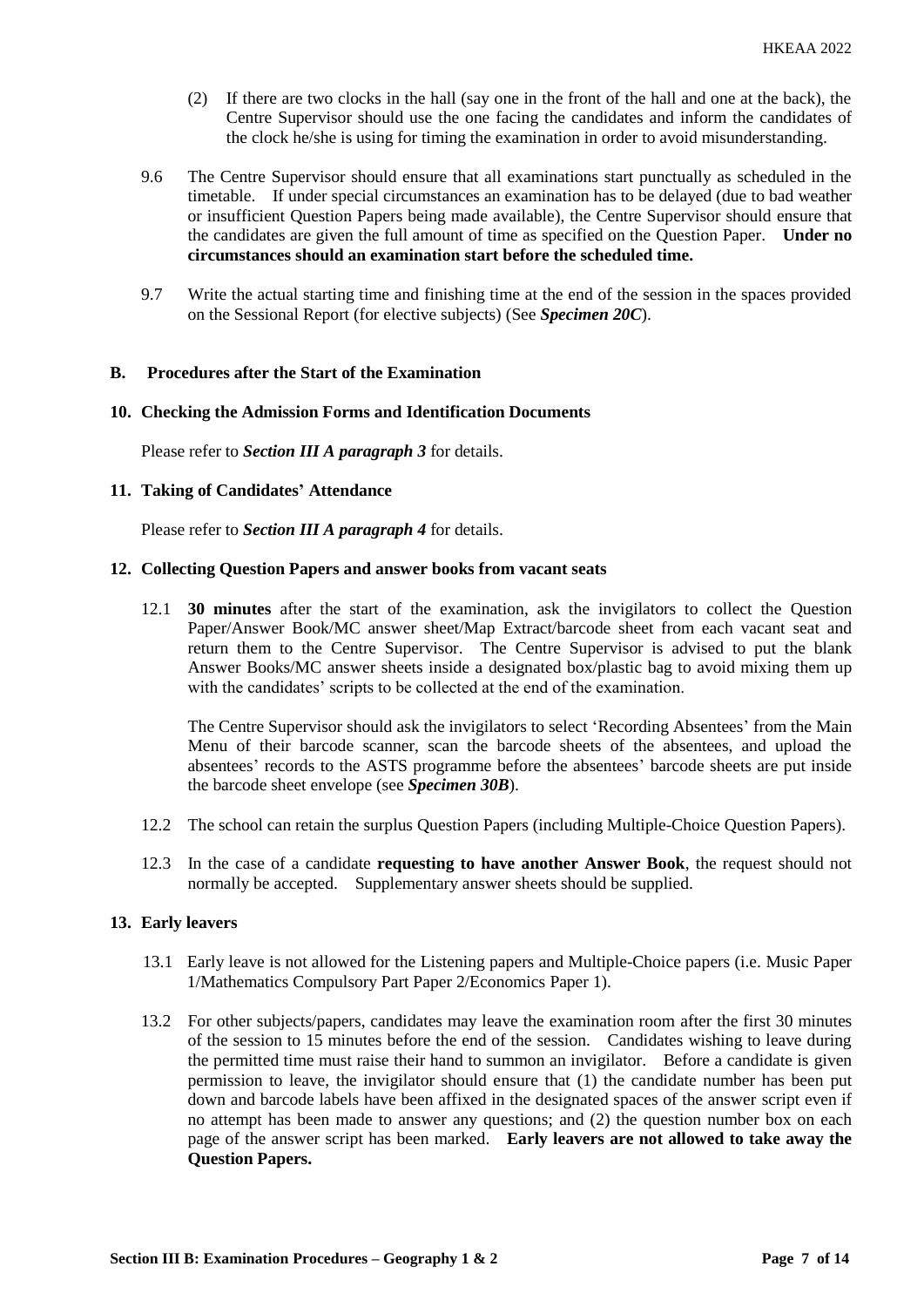- 13.3 The Centre Supervisor should report in detail (time of the incident, circumstances, etc.) any candidate who has left the examination room without permission or who has taken away the Question Paper on Report Form SR4g (see *Specimen 23A*).
- 13.4 If a candidate claims to be sick and wishes to leave outside the permitted time, he/she should state his/her reasons on Report Form SR4g for follow up by the HKEAA. He/she has to write his/her name and address in the space provided on the form. Please complete the attendance taking for the candidate and follow the script collection procedures as described in *paragraph*  13.2 before letting the candidate leave.
- 13.5 The Question Papers and answer scripts of early leavers should be left on the candidates' desks. **The answer scripts should be collected at the end of the session together with those of other candidates** and placed in the appropriate script envelope while the Question Papers can be treated as ordinary surplus Question Papers which can be kept by the school.

#### **14. Questions raised by candidates**

Please refer to *Section III A paragraph 5* for details.

#### **15. Toilet arrangements**

Please refer to *Section III A paragraph 6* for details.

### **C. Report Forms**

- **16. If the Centre Supervisor wishes to make a report about the conduct of the examination, he/she can use the following report forms:**
	- Form SR1 Candidates without Admission Form/Identification Document<br>Form SR3 Candidates Attended the Wrong Examination Centre/Subi
	- Candidates Attended the Wrong Examination Centre/Subject/Paper/Module/ Language Version not on Admission Form
	- Form SR4g Examination Irregularities (cheating/insufficient papers/candidates' disobeying the 'Stop working' instructions, etc.)
	-
	- Form SR4b Examination Irregularities (Barcodes)<br>• Form SR4c Examination Irregularities (Calculators Examination Irregularities (Calculators)
	- Form SR4p Examination Irregularities (Mobile Phones/Electronic Devices/Sounding Devices)
	- Form  $SR4t$  Candidates Going to the Toilet<br>• Form  $SR4i$  Examination Irregularities (Invi
	- Examination Irregularities (Invigilators)
	- Sessional Report (for elective subjects)

# **D. End of Examination**

#### **17. Eighth announcement (Reminding candidates of the time left)**

17.1 15 minutes before the end of the session, the Centre Supervisor should announce:

### **Geography 1**

You have 15 minutes left. You are not allowed to leave the examination room until you are told to do so.

Make sure you have written your Candidate Number and name, stuck a barcode label and signed on the MC answer sheet. Also, make sure you have marked the appropriate question number in the question number box on each page and on the cover of the Answer Book; otherwise the markers may not know which questions you have answered. Besides, make sure you have written your Candidate Number and stuck barcode labels in the designated spaces.

No extra time will be given to candidates for sticking the barcode labels or filling in the question number boxes after the 'Stop working' announcement.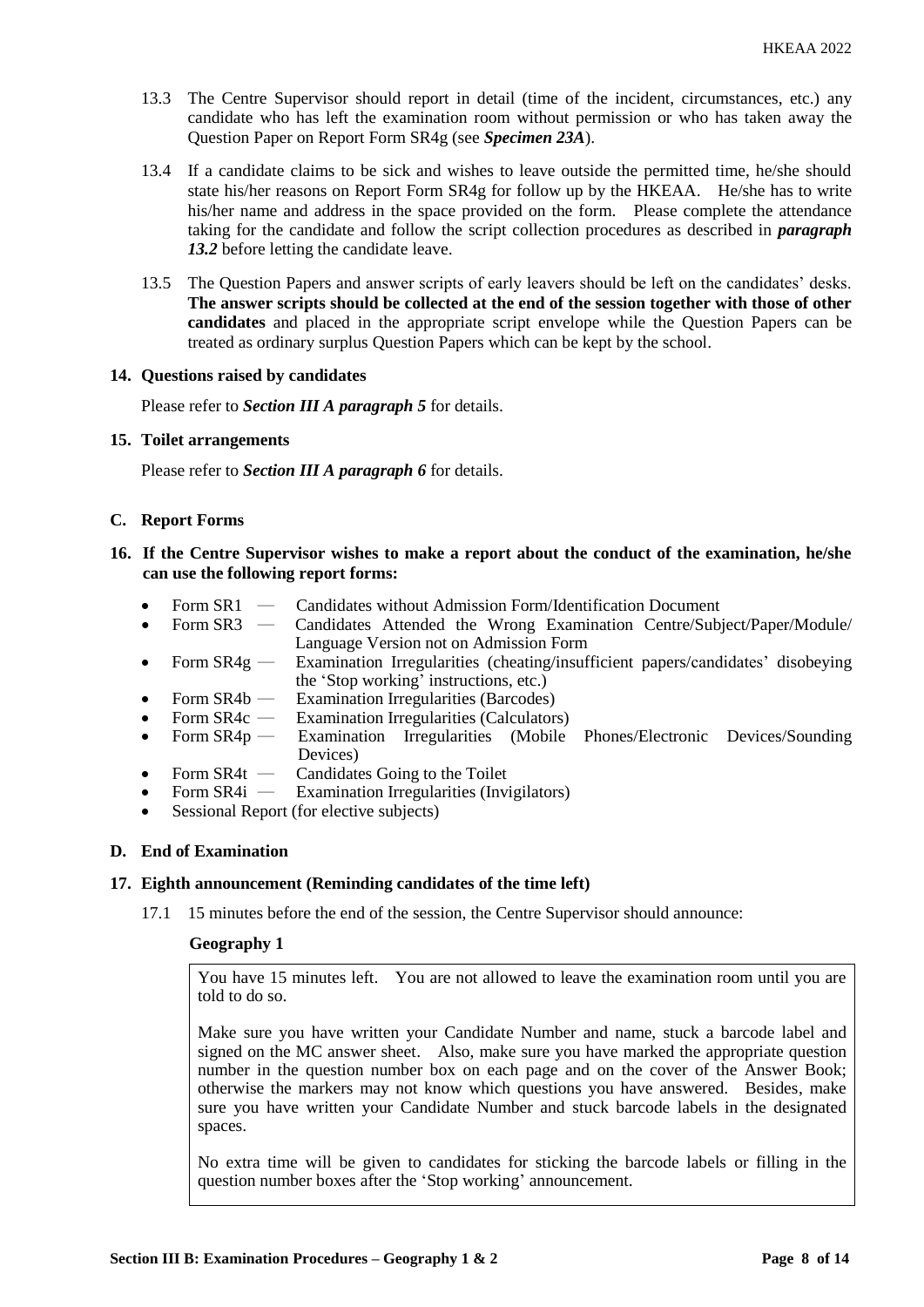# **Geography 2**

You have 15 minutes left. You are not allowed to leave the examination room until you are told to do so.

Make sure you have marked the appropriate question number in the question number box on each page and on the cover of the Answer Book; otherwise the markers may not know which questions you have answered. Besides, make sure you have written your Candidate Number and stuck barcode labels in the designated spaces.

No extra time will be given to candidates for sticking the barcode labels or filling in the question number boxes after the 'Stop working' announcement.

17.2 5 minutes before the end of the session, the Centre Supervisor should announce:

### **Geography 1**

You have 5 minutes left. Make sure you have written your Candidate Number and stuck barcode labels in the designated spaces on the MC answer sheet, Answer Book and all supplementary answer sheets or graph paper.

**Remember to enter the question number and mark the question number box on all appropriate pages.** 

Cross out all unwanted materials. You will *NOT* be allowed to work on your MC answer sheet, Answer Book and supplementary answer sheets or graph paper including affixing barcode labels, using an eraser, filling in question numbers or holding any stationery after the 'Stop working' announcement.

# **Geography 2**

You have 5 minutes left. Make sure you have written your Candidate Number and stuck barcode labels in the designated spaces on the Answer Book and all supplementary answer sheet or graph paper.

# **Remember to enter the question number and mark the question number box on all appropriate pages.**

Cross out all unwanted materials. You will *NOT* be allowed to work on your Answer Book and supplementary answer sheets or graph paper including affixing barcode labels, using an eraser, filling in question numbers or holding any stationery after the 'Stop working' announcement.

# **18. Ninth announcement ('Stop working' instruction)**

18.1 When time is up, announce:

# **Geography 1\***

The time now is Time is up. Stop working. Put down all your stationery. **(Pause for 10 seconds to ensure that all candidates are complying with the instructions^)**

Do not pack your personal belongings until you are told to do so. Close your Question Paper and Answer Book. You must not work on your answers or affix barcode labels now, otherwise you will receive a mark penalty. (Pause)

The MC answer sheet and Answer Book will be collected separately. If you have supplementary answer sheets or graph paper, tie them in your Answer Book with the piece of string provided. Put your Answer Book and MC answer sheet next to the map extract and the unused barcode labels. They will also be collected separately.

Make sure that your Admission Form and identification document do not get included in your answer script.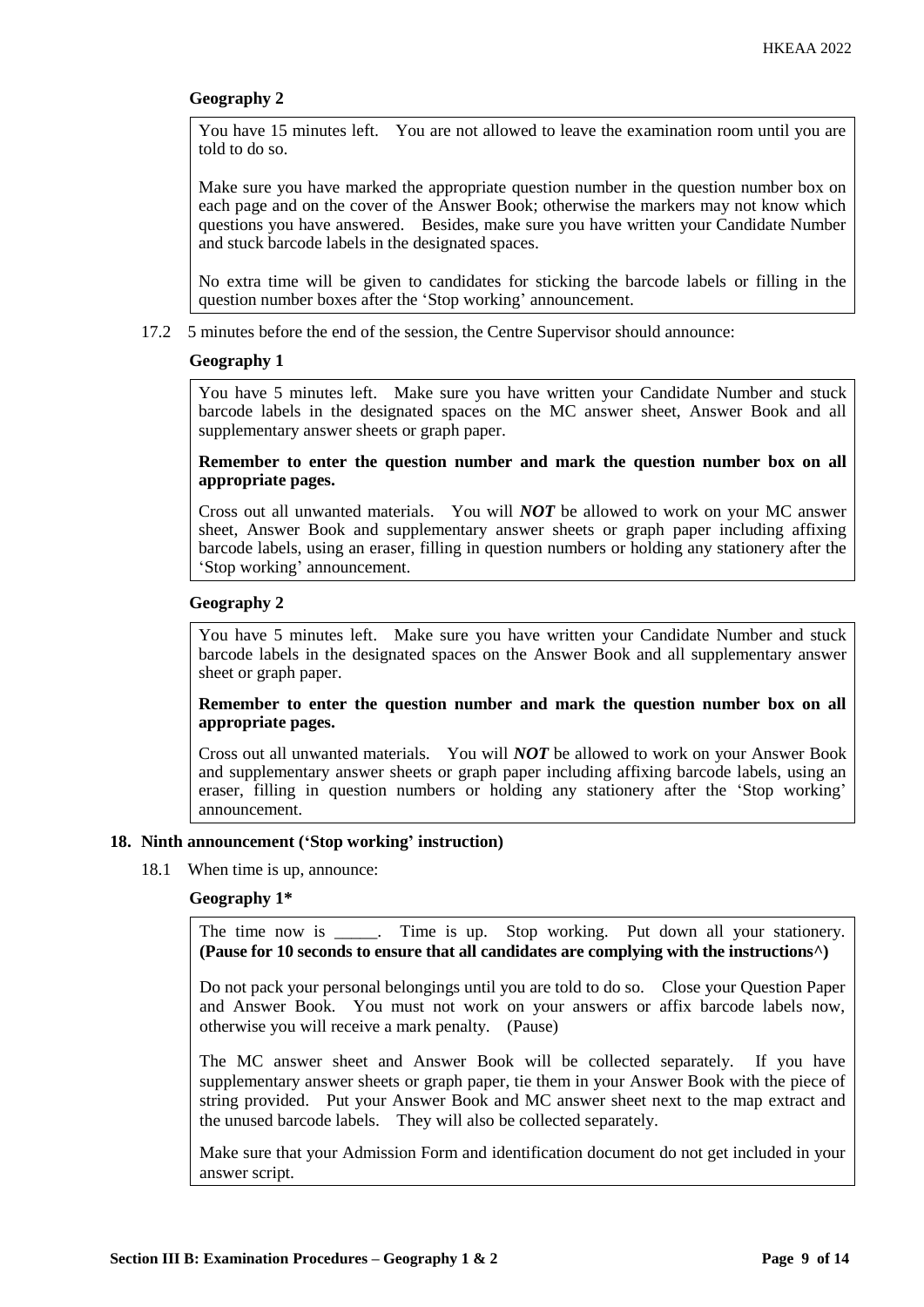**\*** For **Geography 1,** the Centre Supervisor should also ask the invigilators to collect the map extracts.

### **Geography 2**

The time now is \_\_\_\_\_. Time is up. Stop working. Put down all your stationery. **(Pause for 10 seconds to ensure that all candidates are complying with the instructions^)**

Do not pack your personal belongings until you are told to do so. Close your Question Paper and Answer Book. You must not work on your answers or affix barcode labels now, otherwise you will receive a mark penalty. (Pause)

If you have supplementary answer sheets or graph paper, tie them in your Answer Book with the piece of string provided. Put your Answer Book next to the unused barcode labels. They will be collected separately.

Make sure that your Admission Form and identification document do not get included in your answer script.

- **^** During the 10-second pause after *'Put down all your stationery'* is announced, the Centre Supervisor should stay on the stage to ensure that the candidates follow the instructions and invigilators should check if any candidates are still working on their answer scripts (including writing, erasing/crossing out answers, holding any stationery, affixing barcode labels or filling in question numbers).
- 18.2 For handling cases of candidates disobeying the 'Stop working' instruction, please refer to *Section IV paragraph 19*.

### **19. Tenth announcement (Collection of answer scripts)**

- **NOTE**: **With the exception of Combined Science (Biology) Section A, Combined Science (Chemistry) Section A and Combined Science (Physics) Section A**, the Question Papers of other subjects (including multiple-choice question papers) need **NOT** be collected.
- 19.1 The Centre Supervisor should announce:

# **Geography 1**

Your Answer Book, MC answer sheet and the map extract will be collected now. Stay in your seat quietly until you are told to leave.

While collecting the answer scripts, if you are found not having stuck a barcode label on the cover of the Answer Book or the MC answer sheet, to facilitate scanning, the invigilator will let you stick the label on the cover or the MC answer sheet under supervision. You are required to complete a report form before leaving the examination room.

# **Geography 2**

Your Answer Book will be collected now. Stay in your seat quietly until you are told to leave.

While collecting the answer scripts, if you are found not having stuck a barcode label on the cover of the Answer Book, to facilitate scanning, the invigilator will let you stick the label on the cover under supervision. You are required to complete a report form before leaving the examination room.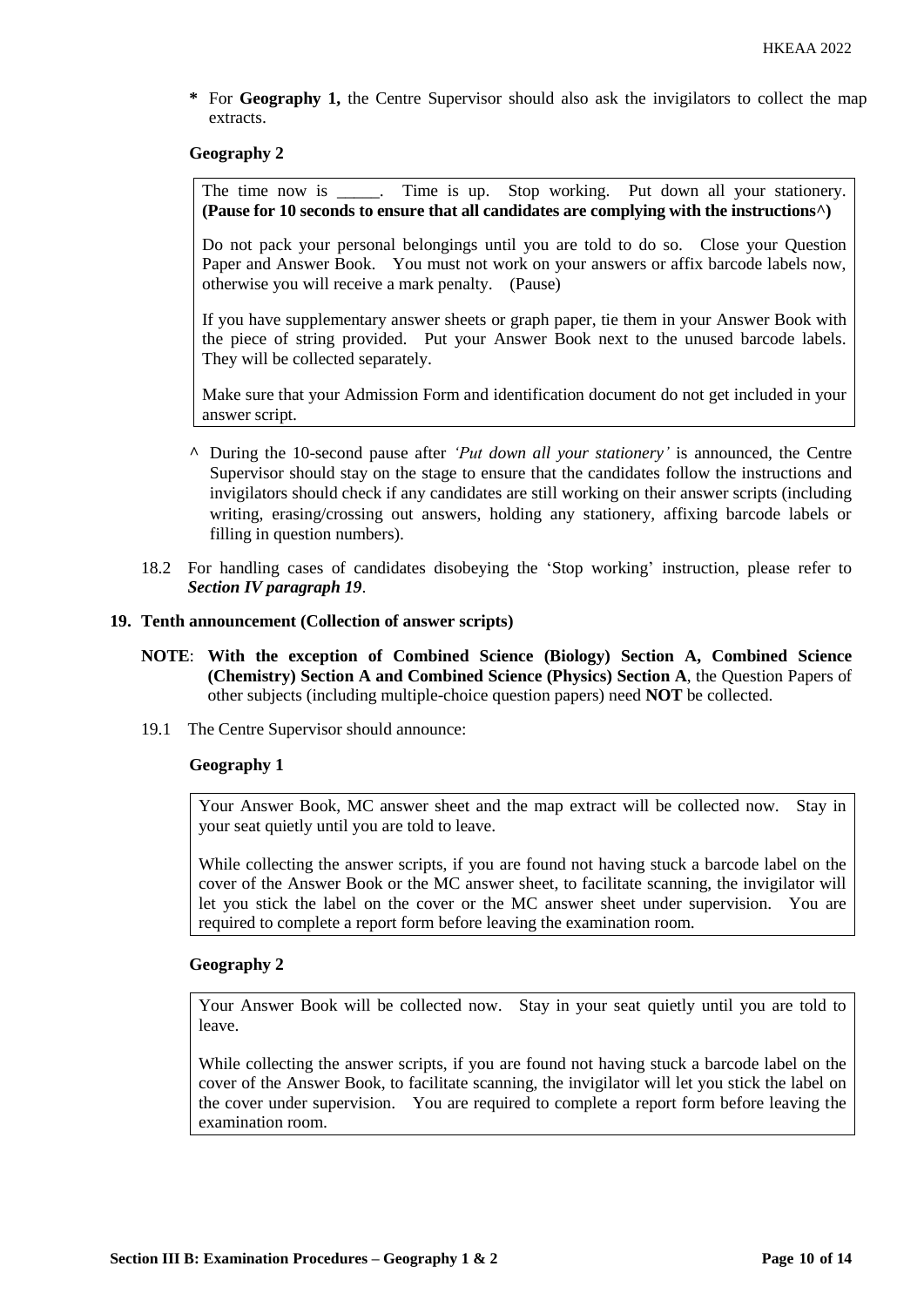- 19.2 The Centre Supervisor should assign the invigilators to collect separately the answer scripts, rough-work sheets, barcode sheets (with/without remaining barcode labels) and map extracts (for **Geography 1**), etc.
- 19.3 While collecting the Answer Books/MC answer sheets, if an invigilator discovers that **a candidate has not put down his/her candidate number on the cover of his/her Answer Book/MC answer sheet, the candidate can be allowed to write his/her candidate number on the cover/MC answer sheet only under the supervision of the invigilator. However, the candidate should not be allowed to fill in the question number boxes.**
- 19.4 While collecting the Answer Books/MC answer sheets, if an invigilator discovers that **a candidate has not stuck any barcode labels on the cover of an Answer Book/MC answer sheet, to facilitate scanning, the candidate should be asked to stick the barcode label on that cover/MC answer sheet under the supervision of the invigilator. A report must be made on Report Form SR4b. The candidate should be asked to sign the report form.**

### **20. Checking of answer scripts collected**

- 20.1 The answer scripts should be collected in candidate number order, with the smallest candidate number on top.
- 20.2 Ask the invigilators to scan the barcode labels on the scripts, including those using spare barcode labels. After scanning all answer scripts, invigilators should place the barcode scanners on the cradle for data transmission.
- 20.3 **The Centre Supervisor should check the 'Summary Report' and the 'Discrepancy Report' in the ASTS programme to ensure that the number of candidates present tallies with the number of collected scripts.** If there is a discrepancy between the attendance records and the scripts' records, the relevant information will be shown in the 'Discrepancy Report' in the ASTS programme. The Centre Supervisor should investigate the irregularities immediately. Please refer to the 'ASTS User Guide' where necessary.
- 20.4 If, at the time of scanning the barcode labels on the scripts, an invigilator discovers that a candidate has not stuck any barcode label on the cover of an Answer Book/MC answer sheet, the Answer Book/MC answer sheet need not be scanned. The matter must be reported to the Centre Supervisor immediately and recorded on Report Form SR4b. The case will be shown in the 'Discrepancy Report' of the ASTS programme.

The Centre Supervisor should, under the page of 'Answer Script', select the relevant candidate and click 'Edit' manually to update the script record. The candidate's script record should be updated as follows:

- (i) from '0/1' to ' $\checkmark$ ' (for examinations using 1 answer book)
- (ii) from '1/2' to ' $\checkmark$ ' (for examinations using 2 answer books and 1 answer book has been scanned while the other cannot be scanned)
- (iii) from '0/2' to ' $\checkmark$ ' (for examinations using 2 answer books and both answer books cannot be scanned).

The completed Report Form SR4b and the Answer Book/MC answer sheet should be placed in the **Envelope for Special Reports & Related Scripts/Answer Sheets**.

20.5 The Centre Supervisor should put down the total number of scripts collected in the appropriate spaces on the Sessional Report (for elective subjects).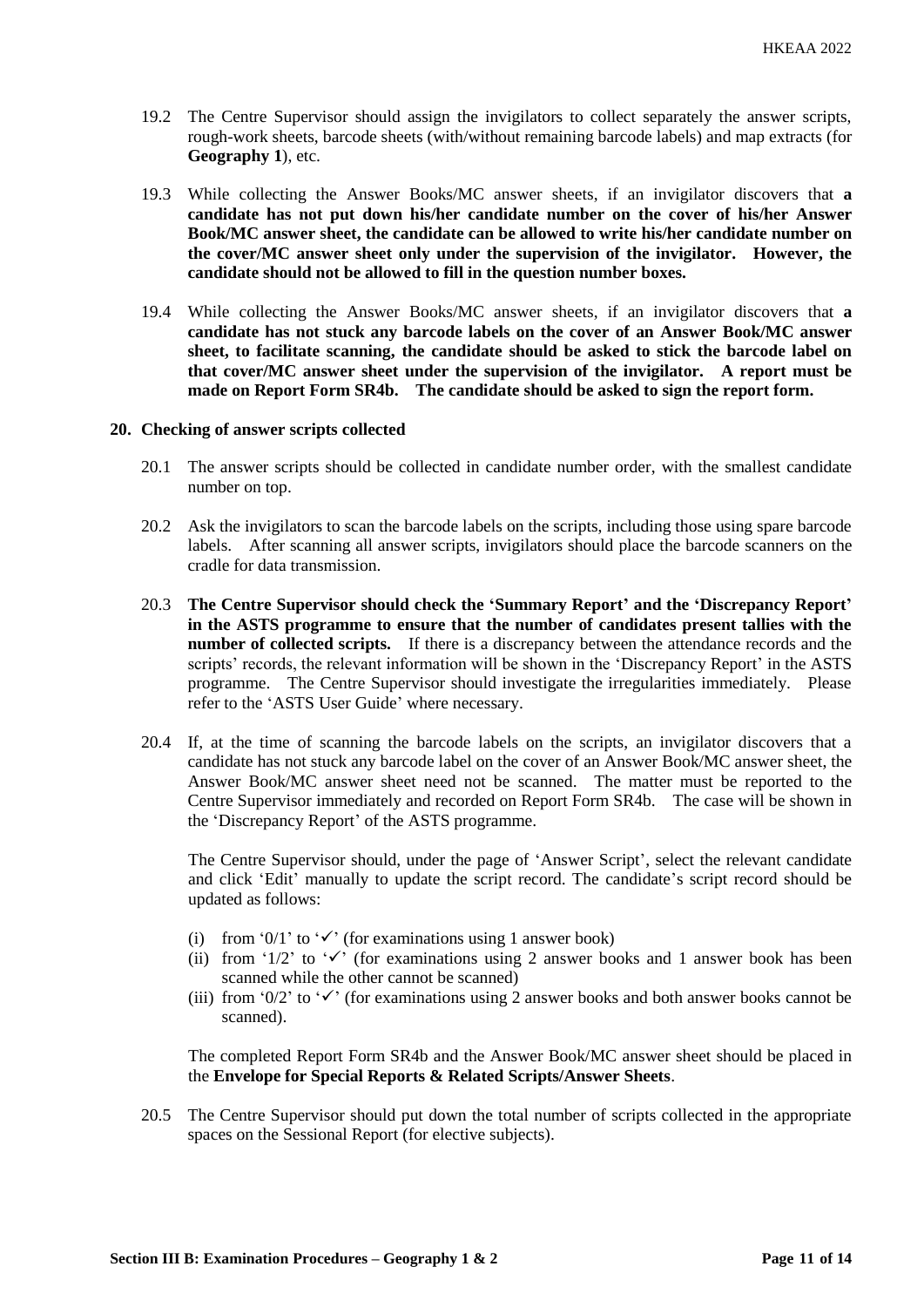# **21. Eleventh announcement (Dismissal of candidates)**

21.1 On completion of the collection and checking of all answer scripts, the Centre Supervisor should announce:

# **Geography 1**

The Paper 2 examination of this subject will be held at \_\_\_\_\_\_. Please come back 15 minutes before the start of the examination. You may now pack your personal belongings. Make sure you have your Admission Form, identification document and other personal belongings. (Pause) You can take away your question paper. You may now leave.

# **Geography 2**

You may now pack your personal belongings. Make sure you have your Admission Form, identification document and other personal belongings. (Pause) You can take away your question paper. You may now leave.

21.2 In the case of a candidate reporting any irregularity concerning the examination (e.g. requests a realignment of his/her MC answers or reports a mistake in the use of answer books), the Centre Supervisor should record the details of the irregularity (such as whether the case was reported before or after the dismissal of candidates) on Report Form SR4g so that follow-up action can be taken by the HKEAA (see *Section IV paragraph 20* on candidates using wrong answer books).

### **22. Completing the Sessional Report (for elective subjects)**

The Sessional Report (for elective subjects) should be completed by the Centre Supervisor and two invigilators (including one invigilator not provided by the centre school). This report need not be returned daily. It should be returned to the Scripts Collection Centre after the very last HKDSE examination session in the centre.

#### **23. Packing of scripts and examination materials**

- 23.1 The Centre Supervisor should refer to the Script Envelope Summary (see *Specimen 26B*) for the number of pre-printed script envelopes provided to the centre. The answer scripts should be placed in the appropriate script envelopes (see *Specimen 26A*) in candidate number order according to the candidate number ranges printed on the script envelope labels. The number of scripts inside should be written on each of the envelopes. Each envelope should be sealed with a piece of Security Adhesive Tape. The Centre Supervisor and one invigilator should then sign on the flap of the envelope across the tape (see *Specimen 27*). The envelopes must be tied with a piece of string for carrying purposes.
- 23.2 The MC answer sheets (absentees excluded) should be placed in the original answer sheet folder (see *Specimen 28*) which should then be placed in the clear plastic bags provided. The plastic bags should be sealed with Security Adhesive Tape. Do not bend or tie the folders. Except for the last folder, answer sheets of candidates (absentees excluded) from each 100 seats should be placed in one folder, e.g.

#### **Seat Number Range Folder**

| $001-100$   |                | I I f there are absentees, the folder       |
|-------------|----------------|---------------------------------------------|
| $101 - 200$ |                | $2 \rightarrow$ will have fewer than 100 MC |
| 201-247     | $\overline{3}$ | answer sheets                               |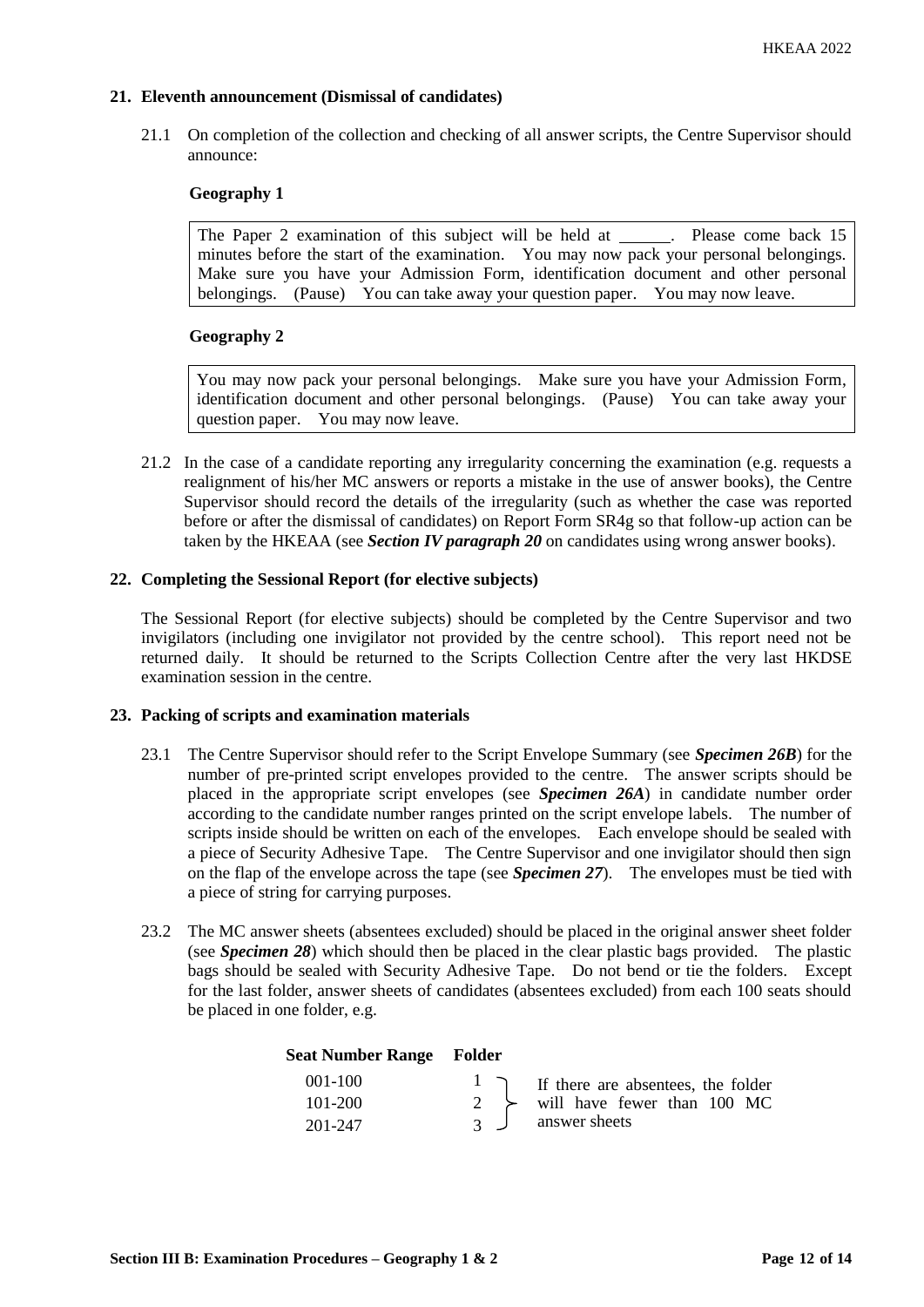# 23.3 **Items to be placed in the normal script envelopes/MC answer sheet folders:**

### **Scripts/answer sheets of**

- (1) candidates who are present (including latecomers, early leavers and additional candidates);
- (2) candidates who cannot produce their Admission Forms but can produce their identification documents and the candidate numbers claimed can be verified;
- (3) candidates whose Admission Forms do not bear their photographs and who cannot produce their identification documents but their personalised barcode sheets can be found at the centre;
- (4) candidates who have disobeyed the 'Stop working' instruction;
- (5) candidates whose calculators do not have the 'H.K.E.A.A. APPROVED' or 'H.K.E.A. APPROVED' label but the calculators are on the Permitted List.

### 23.4 **Scripts/Reports to be placed in the Envelope for Special Reports and Related Scripts (where appropriate):**

- (1) scripts of candidates who are suspected of cheating and the cribs (if any);
- (2) scripts of candidates who have attended a wrong centre;
- (3) scripts of candidates who cannot produce their Admission Forms and/or valid identification documents and their personalised barcode sheets cannot be found at the centre;

(4) scripts of candidates who have taken a subject/paper/module/language version not listed on the

- Candidates who use spare barcode sheets
- (5) scripts of any other candidates who use spare barcode sheets/who are not given any barcode sheets;
- (6) scripts of candidates who cannot produce their Admission Forms and valid identification documents but their personalised barcode sheets can be found at the centre;
- (7) answer books with candidate number written but no barcode label stuck on the cover, or MC answer sheet with candidate number written but no barcode label stuck on;
- (8) Report Forms SR1, SR3, SR4g, SR4b, SR4c, SR4p, SR4t\* or SR4i (if any);
- (9) candidates' calculators which do not have the 'H.K.E.A.A. APPROVED' or 'H.K.E.A. APPROVED' label and which are **NOT** on the Permitted List.
- Report Forms SR4t need not be returned daily. They should be returned to the HKEAA on the last examination day of the centre.

#### 23.5 **Items to be placed in a clear plastic bag:**

(1) Calculators Form;

Admission Form;

- (2) Map Extracts (Geography 1);
- (3) Declaration Forms on Health for candidates and examination personnel.
- 23.6 Rough-work sheets and barcode sheets (unused barcode sheets and those collected from candidates) should be placed separately in the rough-work sheet envelopes (see *Specimen 30A*) and barcode sheet envelopes (see *Specimen 30B*).